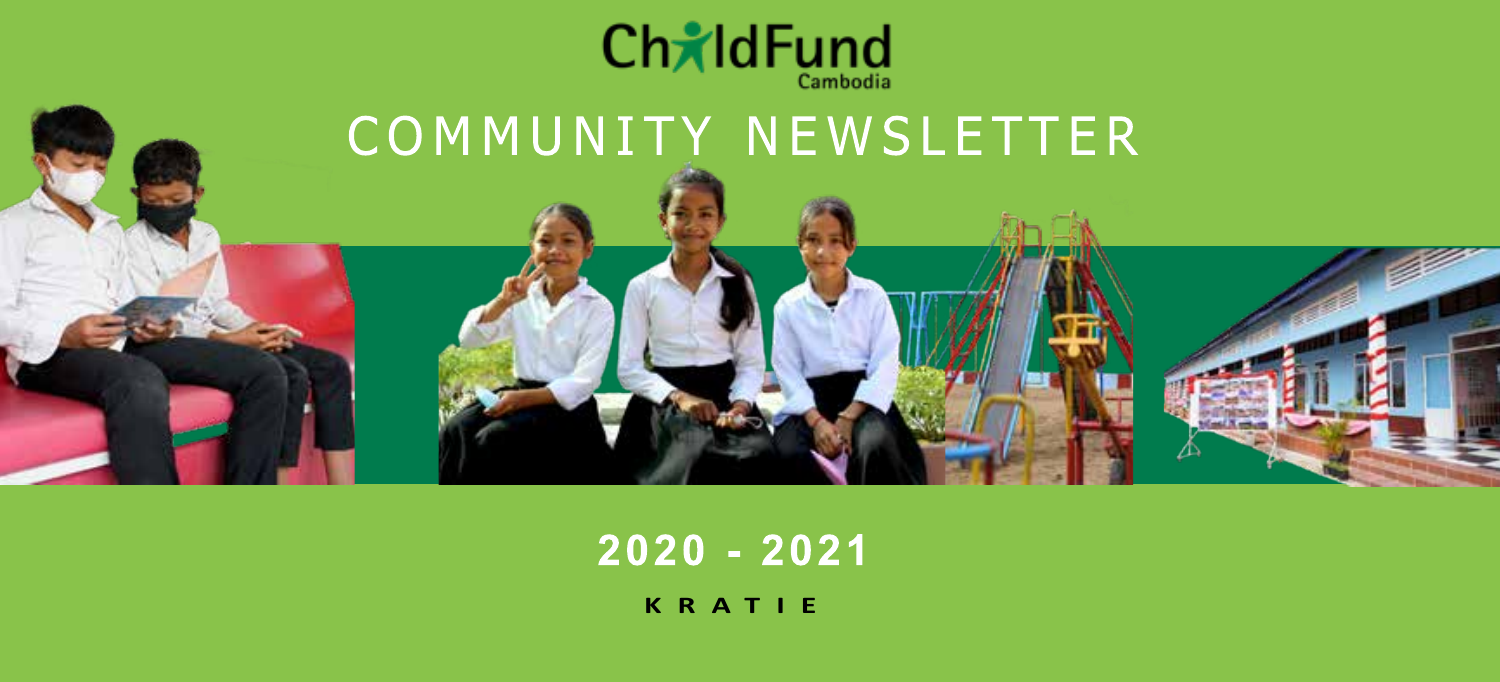

**FROM THE COUNTRY DIRECTOR** 

The COVID-19 pandemic has had an unprecedented and catastrophic impact on children and young people across Cambodia, particularly those in rural areas already living below the poverty line.

The adverse effects of the pandemic have led to prolonged school closures in Cambodia. This has not only made children's education more difficult, but it has also caused concern about the psychological impacts on children whose daily lives have dramatically changed.

ChildFund Cambodia has continued to live its values and demonstrate its commitment to the wellbeing of children during this time. Through strong partnerships with local NGOs, and strategic collaboration with key government line-ministries, ChildFund initially focussed on protecting children, their families, local partners and staff by providing health information and resources to slow the spread of the virus.

We made it our priority to support children and develop the mechanisms for young people to access a quality

education through distance learning while schools have been closed. All projects were updated, and resources were diverted to our education and protection programs. We also ran two back-to-back emergency response operations with support from the ChildFund Alliance.

As a member of the Joining Forces Alliance, a group of six leading child-focussed international NGOs, we took the lead on joint national advocacy activities to encourage the government to ensure children had equitable access to education.

ChildFund has increased its investment in community-based child protection, village level education and e-learning initiatives. Due to the number of children learning online, ChildFund included online safety as a key feature in existing projects.

On behalf of ChildFund Cambodia, I would like to thank our many partners and collaborators, including Cambodian Government Ministries and Departments, donors and other stakeholders for their unconditional support. We are also grateful for the support from the children, youth and

communities with whom we work.

I would also like to acknowledge the efforts from the entire ChildFund Cambodia team this year. While most people in Cambodia were working from home and taking care of themselves, our staff continued to work – many in the field – to ensure the most vulnerable children and families were safe and were able to access food, healthcare, and education.

The commitment and passion from our staff has been outstanding, and we are proud of every individual team member.

Together, we will continue to strive to make a positive difference in the lives of children across Cambodia and support them in achieving their full potential. Prashant Verma

Country Director, ChildFund Cambodia

Warmest Regards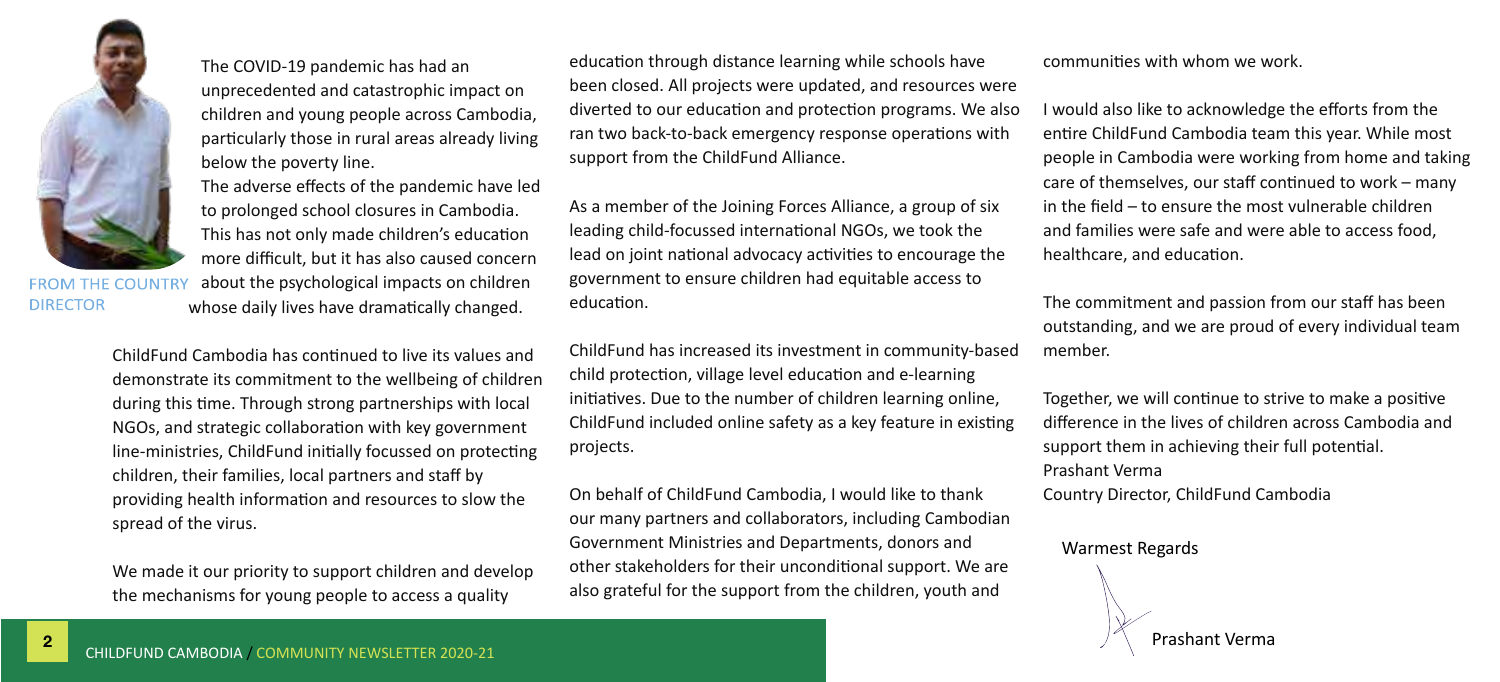

04 SCHOOL BUILDINGS were constructed

3 COMPUTER LABS established and equipped with 48 COMPUTERS, 3 LCD PROJECTORS, and 3 **PRINTERS** 

11,160 STORY & READING BOOKS have been provided to 17 schools

120 TARLETS & 6 SMART TV distributed to support students learning and researching

8 PUMP WELLS were built for the community preschools

510 VULNERABLE CHILDREN received SCHOLARSHIP from the education project

325 FOOD KITS provided to Covid-19 affected households



53 CHILD ABUSE CASES intervened by ChildFund-supported **Community Social Workers** 

1,135 CHILDREN trained and joined 15 SIMULATION **EXERCISES** on disaster risk reduction

110 BICYCLES provided to needy students

184 SOLAR LAMPS provided to poor kids

#### 1.100 POSTERS and 50 BILLBOARDS on Child Protection published

5.609 COMMUNITY PEOPLE raised awareness on the importance of why their kids need birth certificates and how to keep them safe

NATIONAL CHILD PROTECTION POLICY endorsed by the government

4,610 LITRES OF ALCOHOL WIPES, 218 BOTTLES OF HAND WASHING GEL, 366 THERMOMETERS, 9,792 SOAPS, 45,406 FACE MASKS & 8,742 COVID-19 AWARENESS POSTERS distributed to the communities

3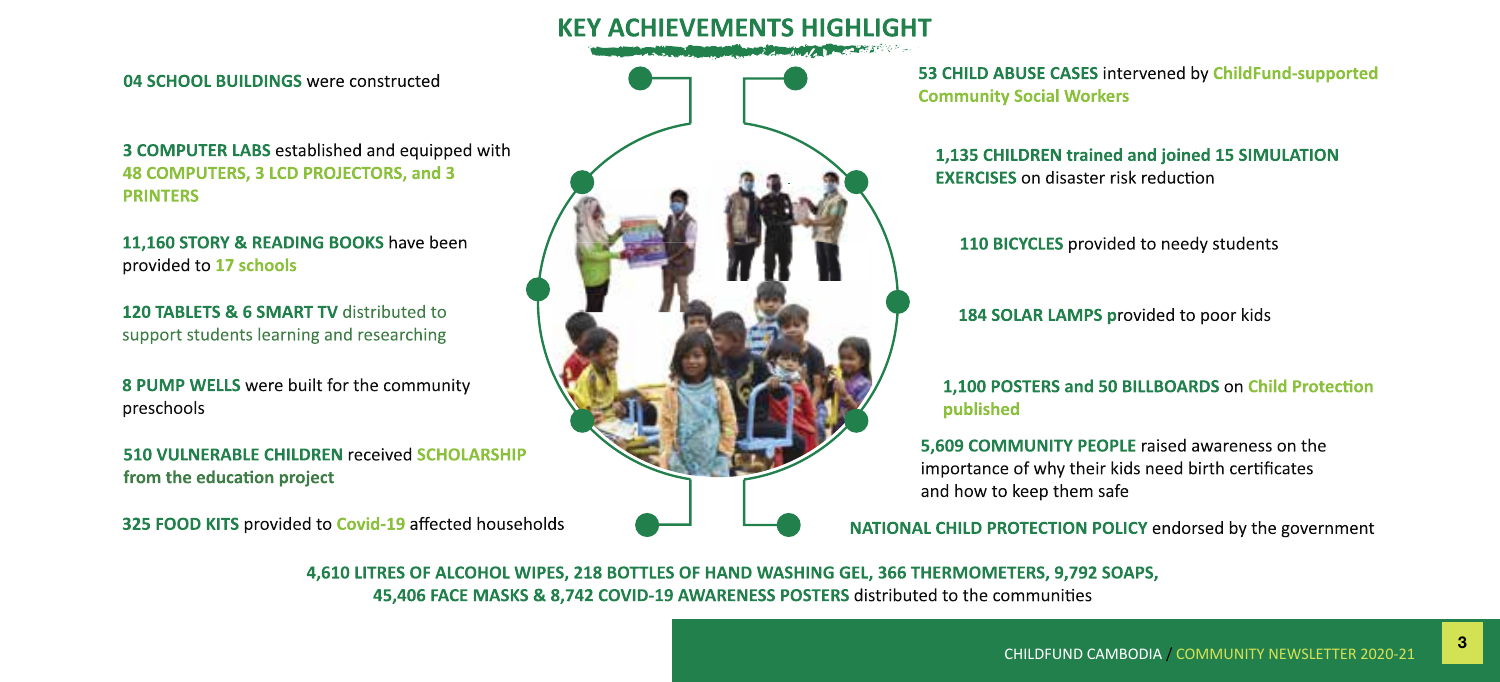#### **ChildFund supports families affected by natural disasters and pandemic**



In the last year, heavy rainfall has led to widespread flooding in Cambodia, impacting around 200,000 across the country.

Thousands of families lost their homes, schools were closed, and unfortunately there was loss of life. ChildFund Cambodia worked in close partnership with civil society organisations, local partners and other international organisations like the Red Cross to provide emergency assistance to children and families impacted in Battambang Province. This included providing evacuated families with tents, hygiene supplies and emergency food rations.

## **Lam SAFE.**

At the same time as the floods, many families had already been heavily impacted by the COVID-19 pandemic and the resulting nationwide lockdowns. ChildFund worked to provide relief by distributing food and COVID-19 hygiene kits to 2,658 vulnerable households in 452 villages across the provinces of Svay Rieng, Prey Veng, Battambang, and Kratie.

Earlier in the year, 275,000 children and their families were also provided with COVID-19 hygiene kits. ChildFund also supported primary schools to share vital health and prevention messages to keep children safe and prevent the virus from spreading.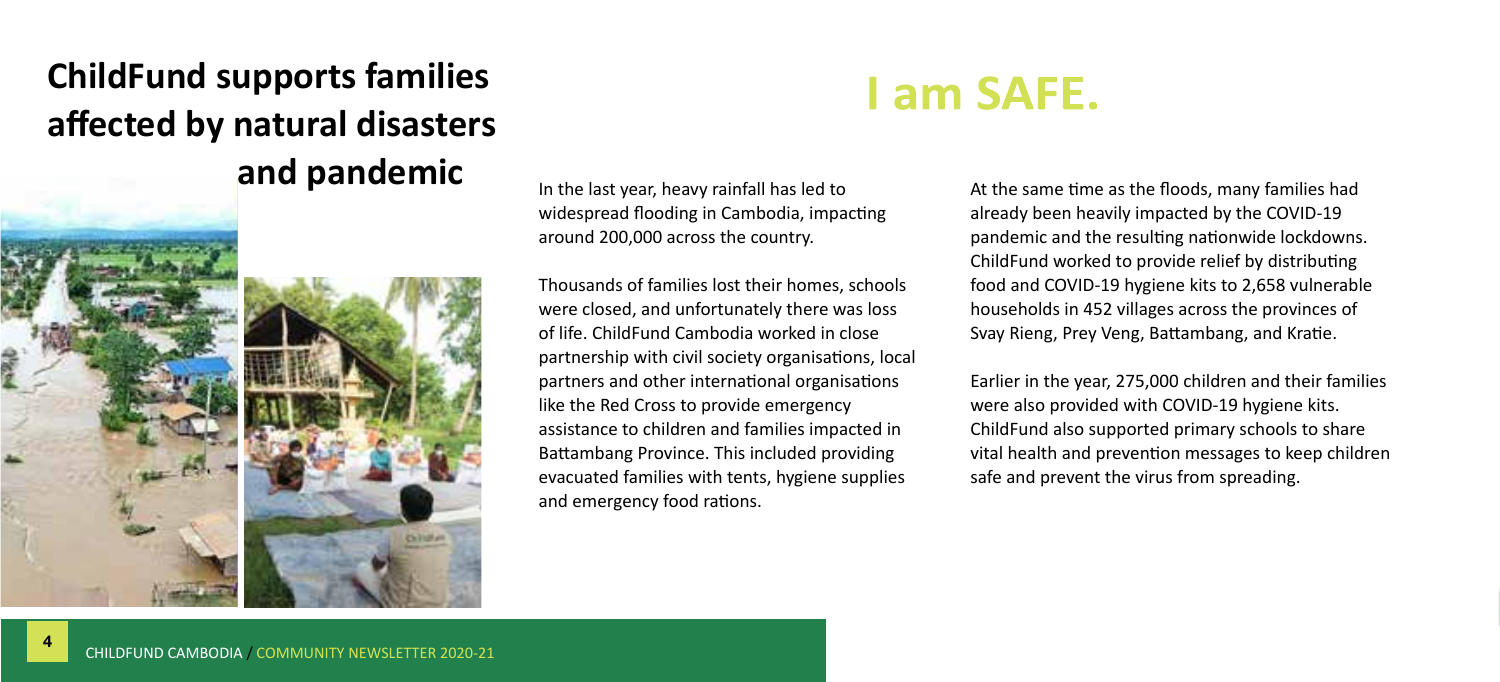

#### **Rosany fights for an education**

Schools across Cambodia have been closed for the vast majority of the year due to the strict nation-wide lockdowns.

This was devastating for girls like Rosany. She lives in a remote village and doesn't have access to the internet or television, meaning she was unable to follow along with remote learning lessons.

Rosany is a promising student. She wants to be a teacher and, before the pandemic, she was doing well in school. But, like all her older

> siblings, she now faces the risk of never finishing her education.

> > "I want to go to school rather than take care

### **I am EDUCATED.**

of my brother. I want to study until I finish high school because I want to be a teacher so I can share my knowledge with the next generation," Rosany said. Rosany and her sister Alisea helped to look after her one-year-old sibling while her parents, whose jobs had been impacted by the pandemic, looked for work.

ChildFund's team in Cambodia worked with provincial and national governments, local partners, and community leaders to improve teaching standards and ensure schools meet the needs of their students during the pandemic.

School latrines was built and upgraded to provide a clean and safe space especially for girls. ChildFund invested in libraries and equipped them with books and tablets with learning apps installed. Children could borrow those resources to learn at home during the pandemic.

"Reading story and comic books is my favorite thing to do at school," said Rosany.

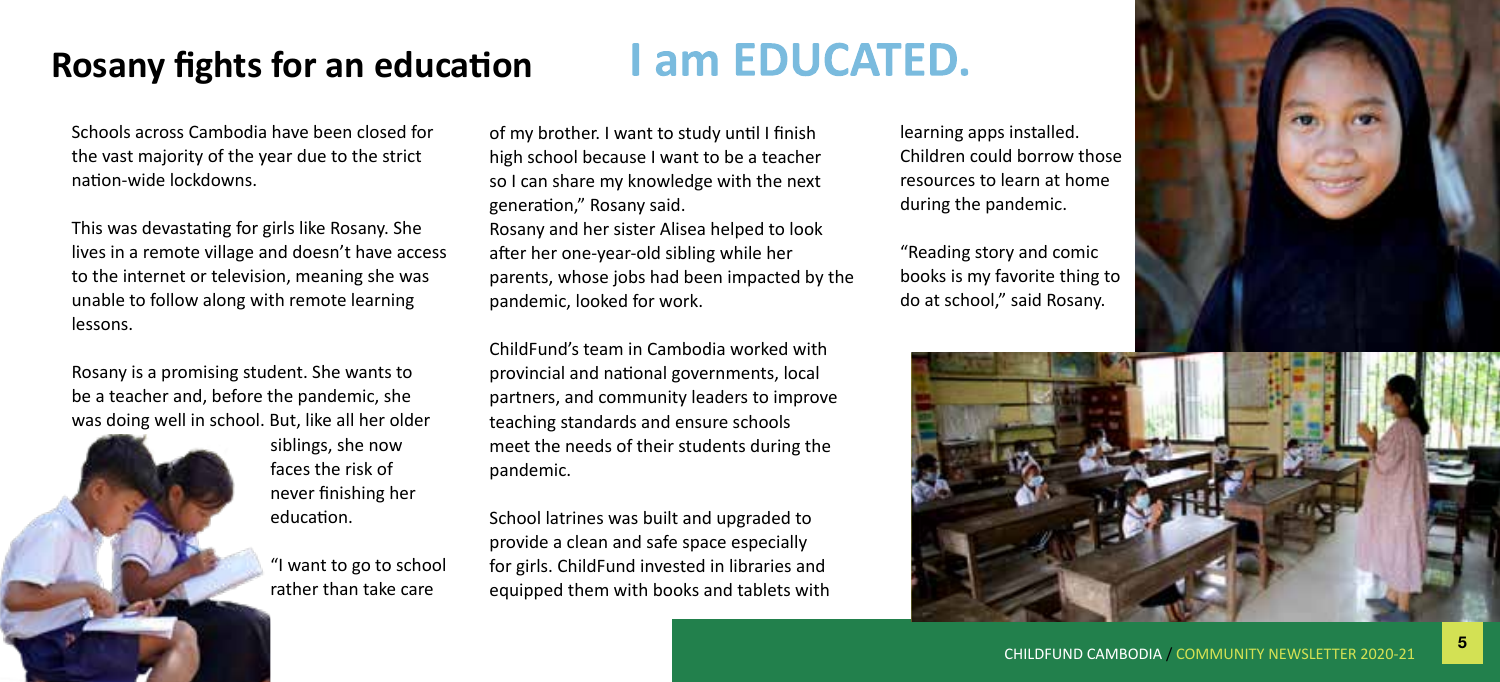#### **Children take roles in keeping school operating**



## **I CONTRIBUTE.**

'Student Councils' have been a big part of ChildFund's education programs in Cambodia in the last financial year. This initiative develops young leadership teams that assist teachers and school principals in improving their schools. The councils are made up of school students who help manage daily activities such as tutoring services to younger students, bicycle parking, caring for the school garden, and maintaining school facilities. The councils also shared important information with students about the COVID-19 pandemic.

"I am delighted to share knowledge with younger students," says Sopheaney, 13-yearsold (pictured to the left) is President of Wat

Cheng primary school's student council. When her teacher is preoccupied with meetings or other things, Sopheaney supports her teacher in helping the lower grade students. Sopheaney is one of the 27 young tutors who worked in schools to help her peers keep up with the curriculum.

"I am ecstatic and honored that I may be able to assist young bamboo in becoming more intelligent. I even happily informed my grandmother and mother about my new duties. The more I share my knowledge, the more knowledgeable I become," says Sopheaney.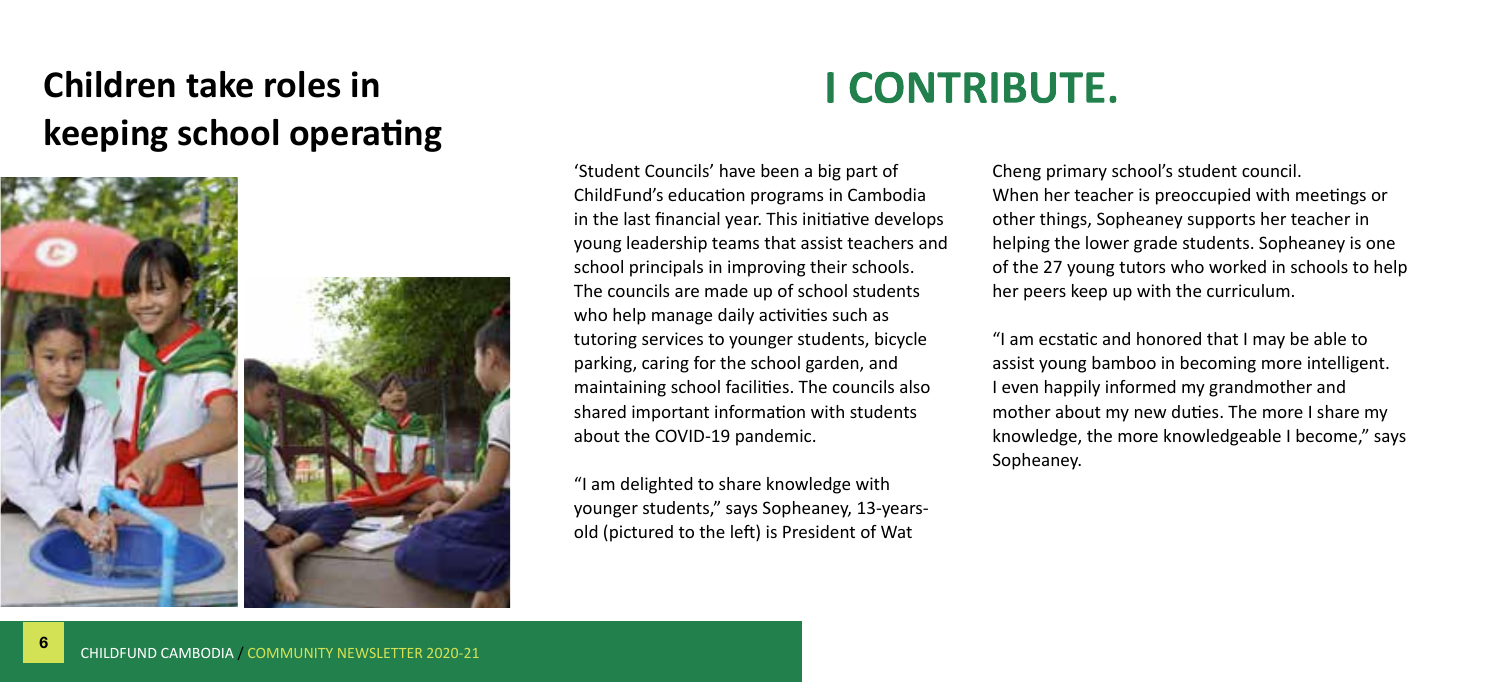#### **New Generation School for rural students**

#### ChildFund worked in a remote community in Svay Rieng to build a 'New Generation School', a first-of-its-kind, quality-oriented school management approach.

The school itself was upgraded with glass windows, fans, painted walls, child-friendly decorations, projectors, laptops, laboratory area and a garden. This is part of ensuring that pupils can learn and play in a safe and welcoming environment.

Primary school students were able to access the internet for research projects. The new curriculum included a variety of laboratory work, group work, sports, and studentcentered teaching methods. The school collects an annual fee from those families

able to afford it. This helps to cover the costs of state teacher salaries and school operations. The school fee also means all children in the community can attend the school, including those from low-income families.

"From grade one to three, I was always in first place, but when I arrived at New Generation School, I was in second place in grade four. It's not simple to achieve first place at New Generation School since there are so many exceptional students," says Chek, 14 (shown above), a grade six girl who has attended the school for three years.

Chek's mother, Khom, was willing to pay the annual school tuition because she was impressed with the school. "I am not wealthy, but I will set aside funds for my daughter's school fees, since I do not want her to transfer because this school is exceptional in my community. I am confident that the school will provide a bright future for my daughter and my entire family."



I have a FUTURE.